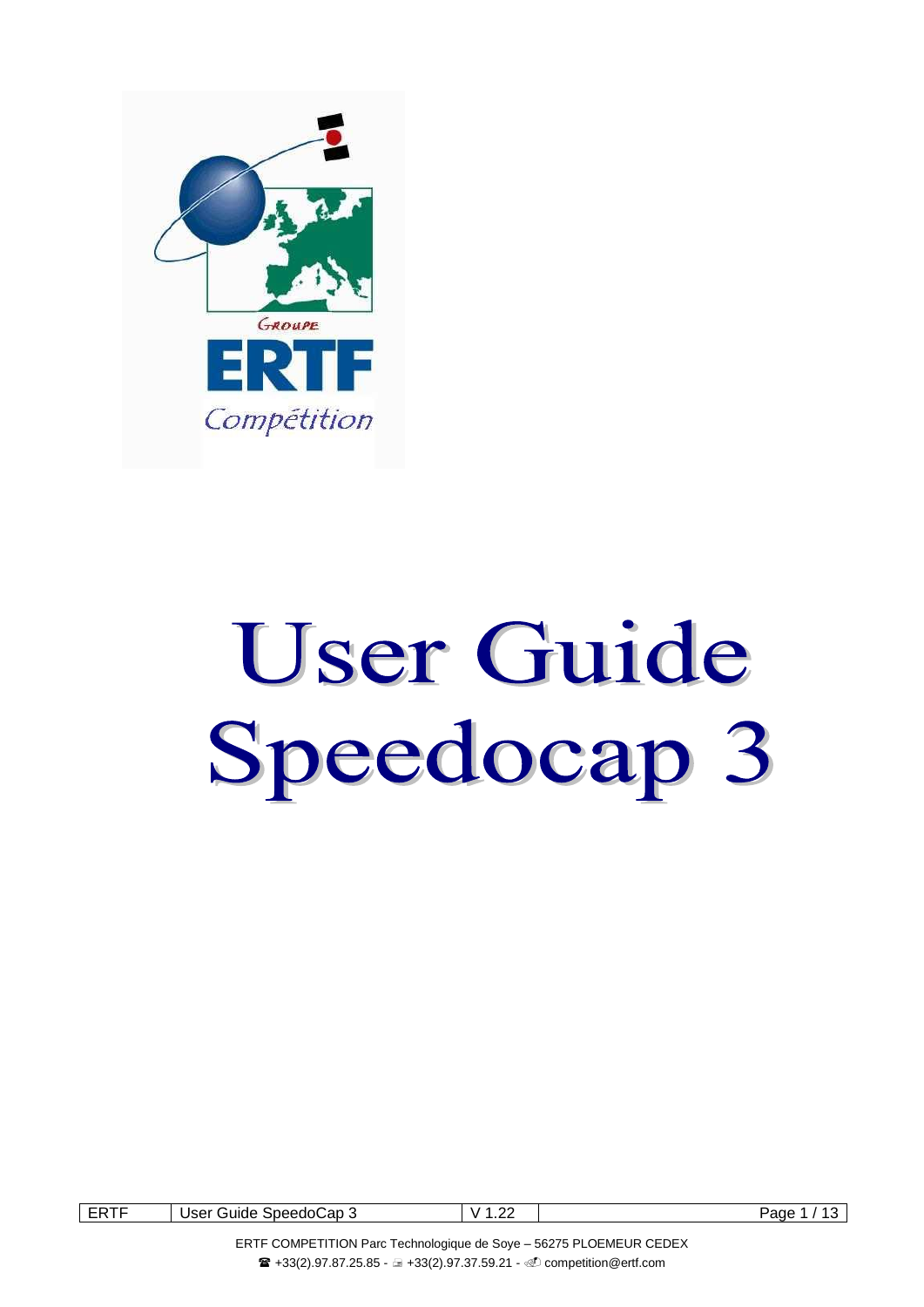**User Guide**

# *Speedocap 3*

# **Evolutions of the document**

| <b>DATE</b> | <b>UPDATING</b> | <b>SUBJECT</b>            | <b>Author</b> |
|-------------|-----------------|---------------------------|---------------|
| 2/10/2012   |                 | Creation                  | <b>ERTF</b>   |
| 21/03/2013  |                 | Evolution V1.11           | <b>ERTF</b>   |
| 29/08/2014  | 2               | Addition of paragraph 2.1 | <b>ERTF</b>   |
| 15/01/2016  | 3               | Evolution V1.22           | <b>ERTF</b>   |
|             |                 |                           |               |
|             |                 |                           |               |
|             |                 |                           |               |
|             |                 |                           |               |

| Cap.<br>Speedol<br>- - -<br>anne<br>. .<br>551<br>÷.<br>- 1 | v<br>. . | Panc<br>È |
|-------------------------------------------------------------|----------|-----------|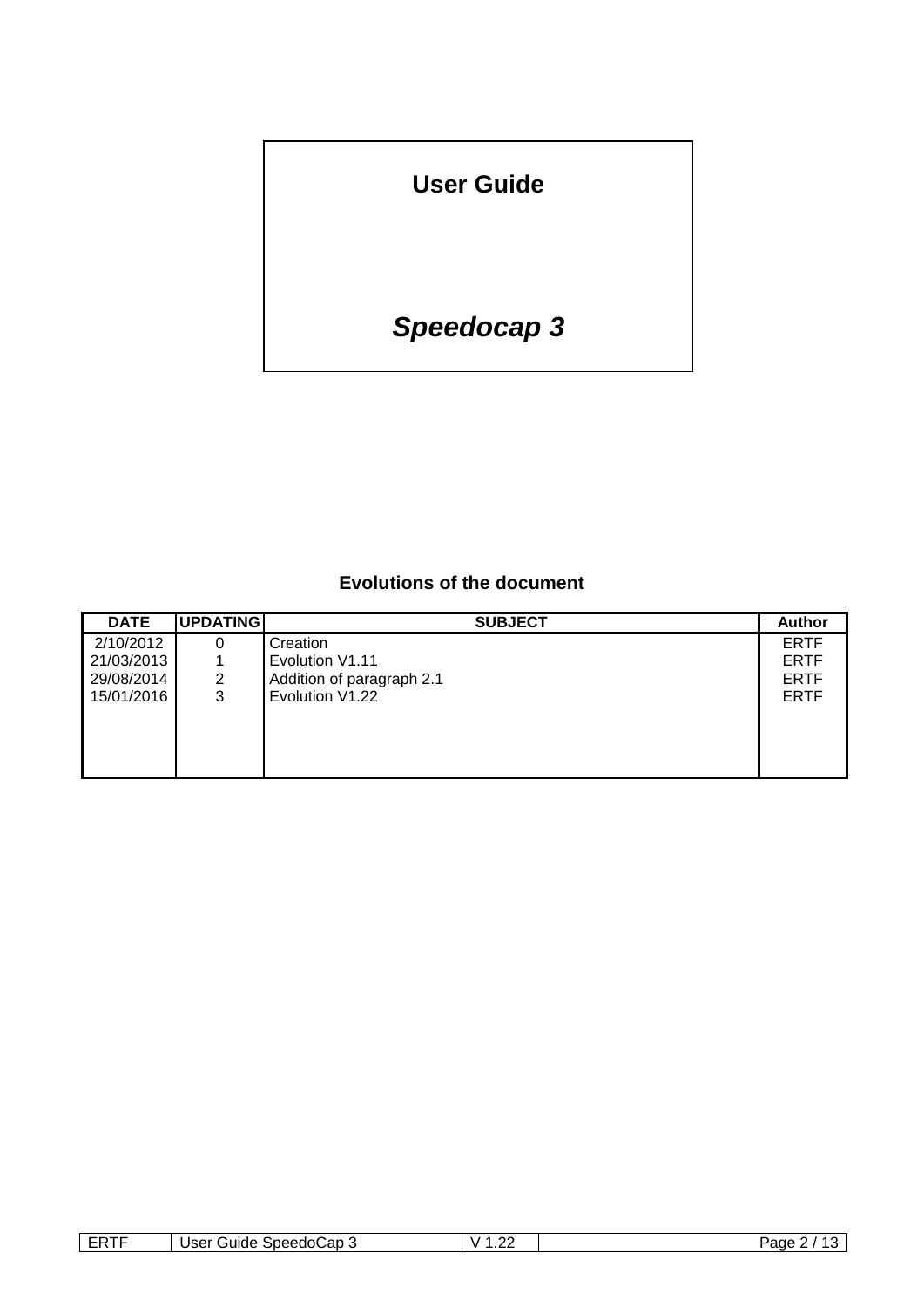# **SUMMARY**

| 1.         | <b>GENERAL PRESENTATION</b>                                        | 4                |
|------------|--------------------------------------------------------------------|------------------|
| 1.1<br>1.2 | <b>SPEEDOCAP</b><br><b>SPEEDOCAP EVO</b>                           | 4<br>4           |
| 2.         | <b>DESCRIPTION</b>                                                 | 4                |
| 2.1        | <b>INSTALLATION</b>                                                | 5                |
| 3.         | <b>FUNCTIONNING CONNECTED TO GPS UNIK 2</b>                        | 5                |
| 3.1        | <b>SWITCH ON</b>                                                   | 5                |
| 3.2        | <b>CONFIGURATION</b>                                               | 5                |
|            | 3.2.1<br>Backlight                                                 |                  |
|            | 3.2.2<br>Info Waypoint                                             | 5<br>5<br>5<br>5 |
|            | 3.2.3<br><b>Automatic Backlight</b>                                |                  |
|            | 3.2.4<br>Enable remote (from 1.11 version)                         | 5                |
|            | 3.2.5<br>Output                                                    | 5                |
|            | 3.2.6<br>Odometer                                                  | 5                |
|            | <b>GPS Status</b><br>3.2.7                                         | 5                |
|            | 3.2.8<br>GPS Frame Rate (Speedocap Evo from V1.22)                 | 6                |
|            | 3.2.9<br>TimeZone (SpeedoCap Evo)                                  | 6                |
| 3.3        | <b>SCREENS DESCRIPTION</b>                                         | $6\phantom{1}6$  |
|            | 3.3.1<br>Browse in the screens                                     | 6                |
|            | 3.3.2<br>COG שטופט.<br>COG+SPD screen<br>Speed screen<br>הפריכה בר | 6                |
|            | 3.3.3                                                              | 7                |
|            | 3.3.4                                                              | 7                |
|            | ODO screen<br>3.3.5                                                | $\frac{7}{7}$    |
|            | 3.3.6<br>COG+ODO screen                                            |                  |
| 3.4        | <b>ODO ADJUSTMENT</b>                                              | $\overline{7}$   |
| 3.5        | <b>WARNING SPEED ZONES</b>                                         | 8                |
|            | 3.5.1 In the DZ entry                                              | 8                |
|            | In the slowing down zone<br>3.5.2                                  | 8                |
|            | 3.5.3<br>When the limit is active                                  | 8                |
| 3.6        | <b>SPEEDOX FUNCTION</b>                                            | 9                |
| 3.7        | <b>MAX SPEED</b>                                                   | 9                |
| 4.         | <b>SPECIFICITIES OF SPEEDOCAP EVO</b>                              | 10               |
| 4.1        | <b>BROWSE</b>                                                      | 10               |
|            | Browse from the keyboard<br>4.1.1                                  | 10               |
|            | 4.1.2<br>Browse from the remote control                            | 11               |
| 4.2        | <b>TIME CHRONO SCREEN</b>                                          | 11               |
| 4.3        | <b>CONNECTIONS</b>                                                 | 12               |

| Speedo('<br>َ uide۔<br>.<br>Page<br>∵apث<br>CDI<br>-<br>v<br>וסט<br>. .<br>--<br>. | ----- | $\sim$ |  |
|------------------------------------------------------------------------------------|-------|--------|--|
|------------------------------------------------------------------------------------|-------|--------|--|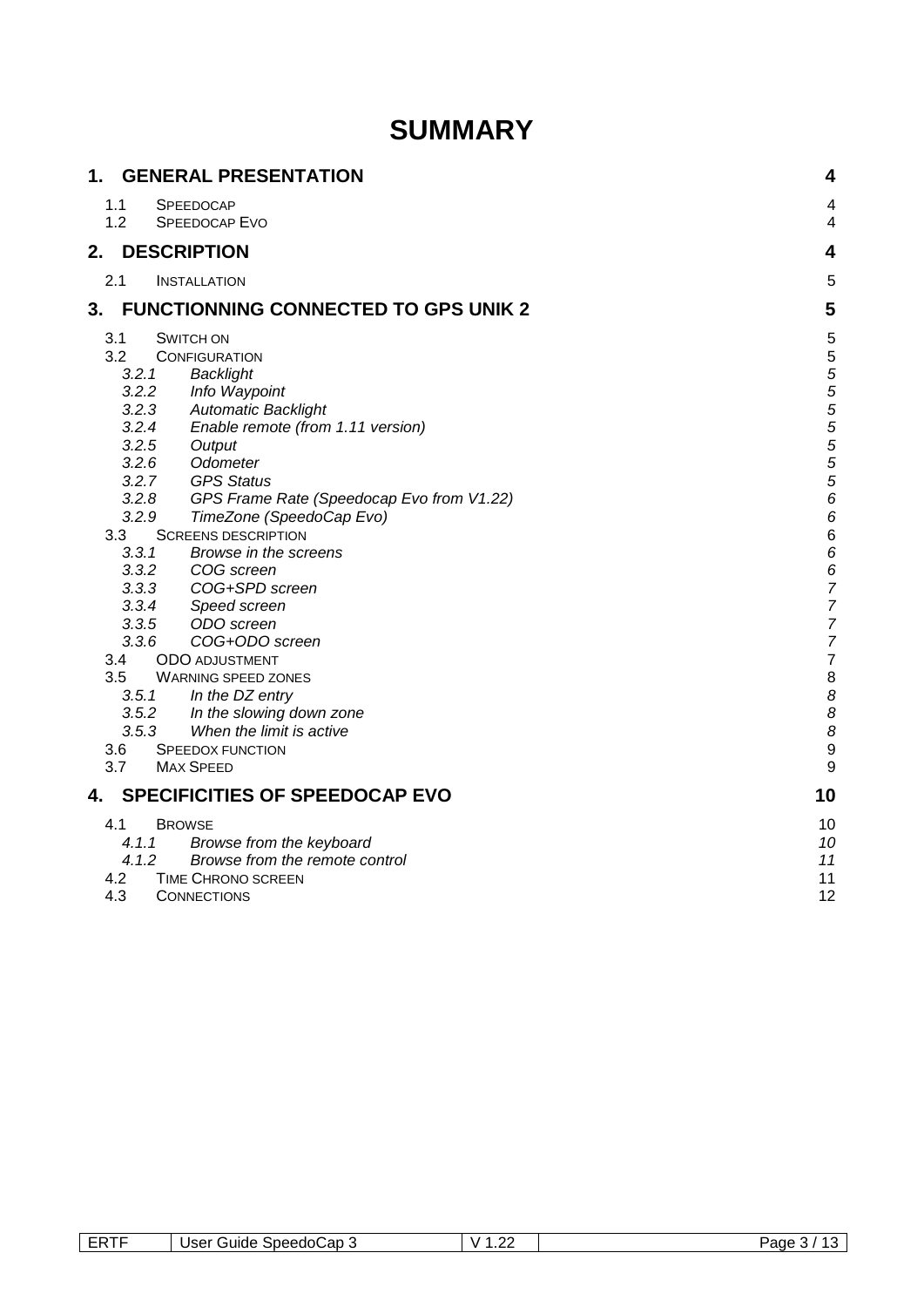## **1. GENERAL PRESENTATION**

Speedocap 3 is a major evolution of the Speedocap, it is equipped with a new transflectif screen of high quality, the case was completely rethought to become integrated easily on bikes and cars. But especially Speedocap 3 copies out the essential information of the GPS Unik2 to help a driving without having to lower the head to look at its GPS.

Speedocap exists in 2 versions: the Speedocap version and the Speedocap Evo version.

#### **1.1 Speedocap**

The standard Speedocap version still has all the functions of previous Speedocap with there more:

- Display of the compass or the name and the number of Waypoint
- Bright Repetition (in parallel of the GPS) of the Speedox function
- Possibility to browse between the various screens from the remote control of the GPS

#### **1.2 Speedocap Evo**

The Evo version is equipped with a GPS chip which allows a functioning without being connected to the GPS Unik 2.

Speedocap Evo not connected to the GPS Unik 2 shows the speed, the course, the odo as well as the hour and a stopwatch.

These functions are accessible by the keyboard of Speedocap, but more easily with the remote control (optional remote control same as the GPS Unik2 one).

# **2. DESCRIPTION**



Example of display according to the chosen configuration

| -----<br>--<br>. .<br><b>11</b><br>- | ,⊖ap ∵<br>Guide<br>Speedo(<br>User<br>w | o<br>M<br>. | Page |
|--------------------------------------|-----------------------------------------|-------------|------|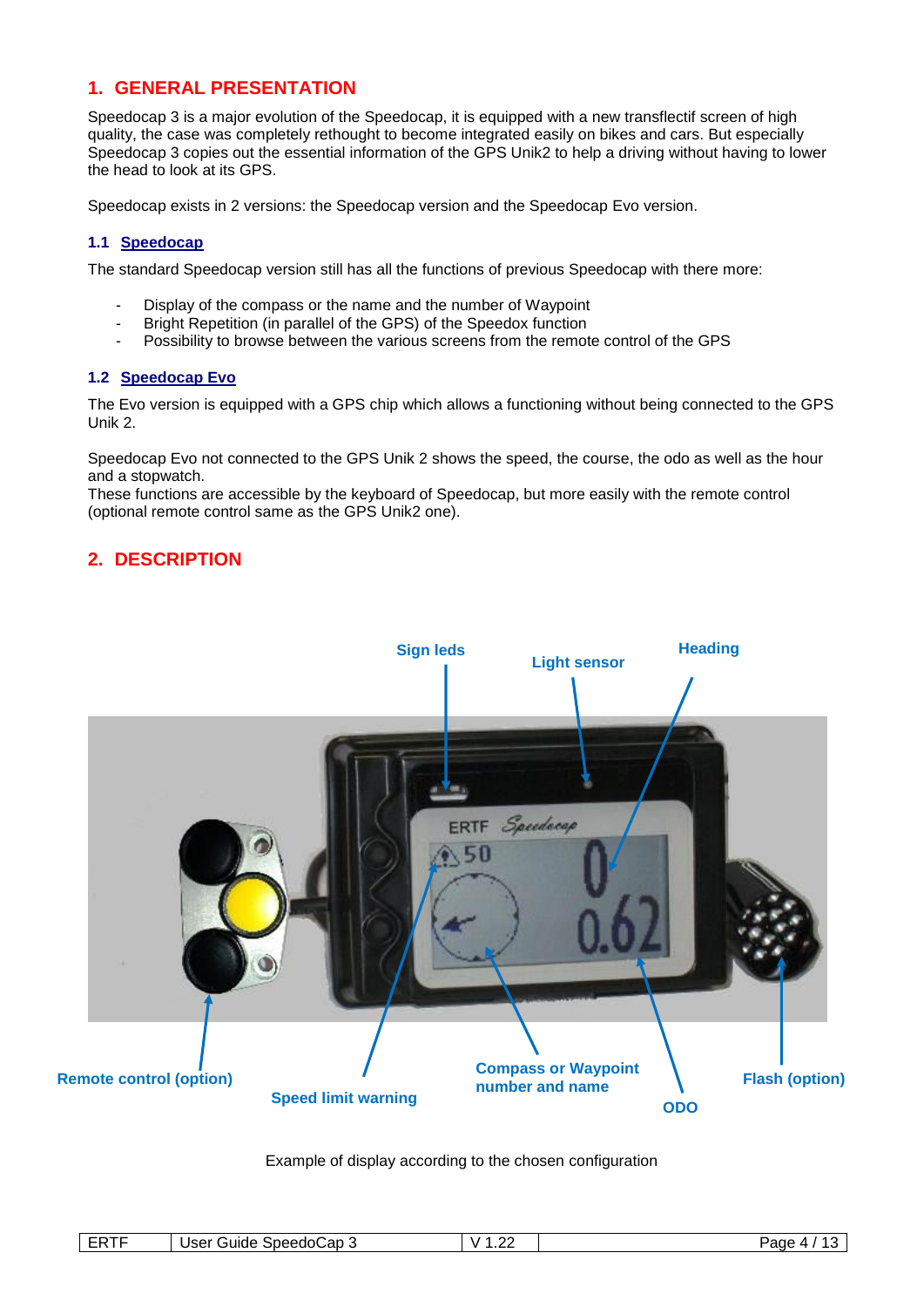#### **2.1 Installation**

#### **Caution:**

**Installation**: Guarantee is not applicable if mounting is not correct and/or without using the silent-bloc. **Washing**: Devices must be protected and taken out of water during the wash of vehicles; any problem of waterproofness due to the lack of protection could not be taken under the commercial guarantee.

## **3. FUNCTIONNING CONNECTED TO GPS UNIK 2**

#### **3.1 Switch on**

Speedocap switches on automatically when the GPS is started up.

It goes out when the GPS goes out. The configuration is kept but the MAX SPEED value resets to 0 and in off-line mode the ODO value resets to 0.

From 1.11 version, at switch on, Speedocap displays the last screen shows before the switch off (if it was displayed 30 seconds at least).

#### **3.2 Configuration**

To reach the configuration screen, it is necessary to press on 2 buttons at the same time. You browse in the configuration screens using the high and low keys (+ and-) the selection of one under menu or a parameter is made by pressing on 2 keys at the same time.

#### *3.2.1 Backlight*

 $ON = 1$ : To set the backlight from 0 to 100%.  $OFF = 0$ : Automatic mode.

#### *3.2.2 Info Waypoint*

When the compass is visible on the GPS, it is automatically displayed on the Speedocap. When the compass is not visible on the GPS, there are 3 possibilities:

- a) Info Wpt= 0, nothing displayed
- b) Info Wpt= 1, name of the target Waypoint is displayed
- c) Info Wpt= 2, name and number of the target Waypoint are displayed

#### *3.2.3 Automatic Backlight*

To appropriate the backlight to the outside luminosity. Work on Day/Night mode: when it is the night luminosity is minimal.

#### *3.2.4 Enable remote (from 1.11 version)*

To activate or deactivate the navigation in the Speedocap screens via the GPS remote control.

#### *3.2.5 Output*

To activate the output for the external lamp.

#### *3.2.6 Odometer*

To set to 1 or 2 the decimals number of the odometer counter. *For the Speedocap Evo, you can also set an adjustment odo from -99m by kilometre to +99m by kilometre. By default it is 0.*

From 1.10 version, the parameter "Display Odo Type" allows to choose between the display of Odo Total (0) or Partial (1).

*3.2.7 GPS Status*

To check the satellite reception.

| ----- | .                            | n.     |       |
|-------|------------------------------|--------|-------|
| . .   | SpeedoCap<br>Guide 1<br>Jser | ີ<br>. | Page. |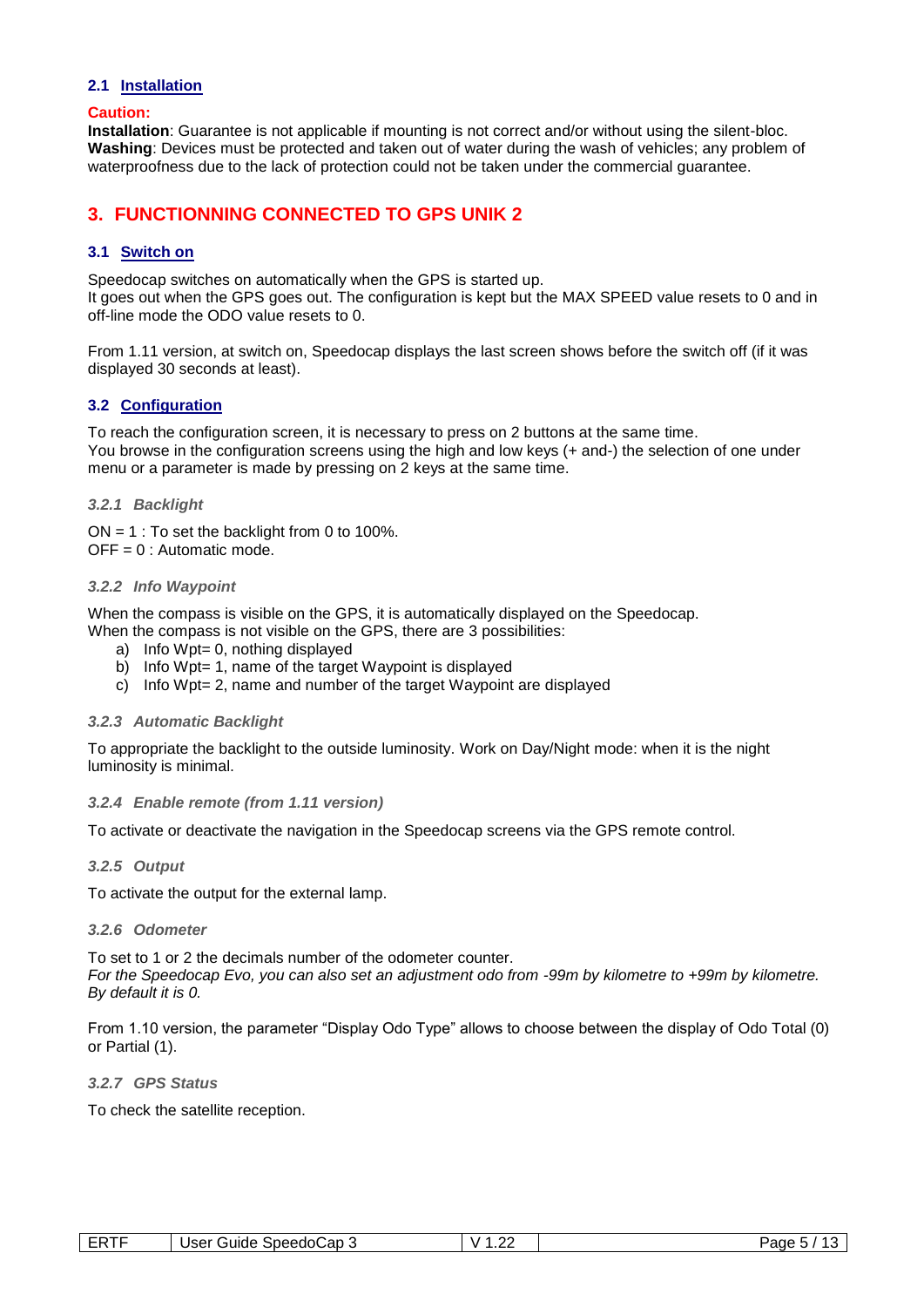#### *3.2.8 GPS Frame Rate (Speedocap Evo from V1.22)*

To modify the speed of the GPS module sampling when Speedocap is in internal GPS mode with the choice "2Hz", "5Hz" and "10Hz" for a more or less fast refreshment of indicators in the screen (course, speed, odometer).

By default, the speed GPS calculation is of "2Hz".

#### *3.2.9 TimeZone (SpeedoCap Evo)*

To choose the time zone (for Speedocap Evo only).

#### **3.3 Screens description**

At the switch on, Speedocap is automatically on the COG screen.

To go from one screen to another, 2 ways: With +.- Speedocap keys Via the GPS remote control: o Press on the function key to move in AUX mode o Press on the +/- keys to browse o A second press on the F key removes in ODO mode (ODO modification)

#### *3.3.1 Browse in the screens*



#### *3.3.2 COG screen*

Here the target Waypoint is the number 3, its name is K52. Configuration Info Wpt =  $2$  (see paragraph 3.2.2).





Display in a visibility radius Display in WPM (masked waypoint)

| <b>ERTF</b> | ∵Guide SpeedoCap 3<br>Jser | ۰.<br>. | $\sqrt{2}$<br>Page 6. |
|-------------|----------------------------|---------|-----------------------|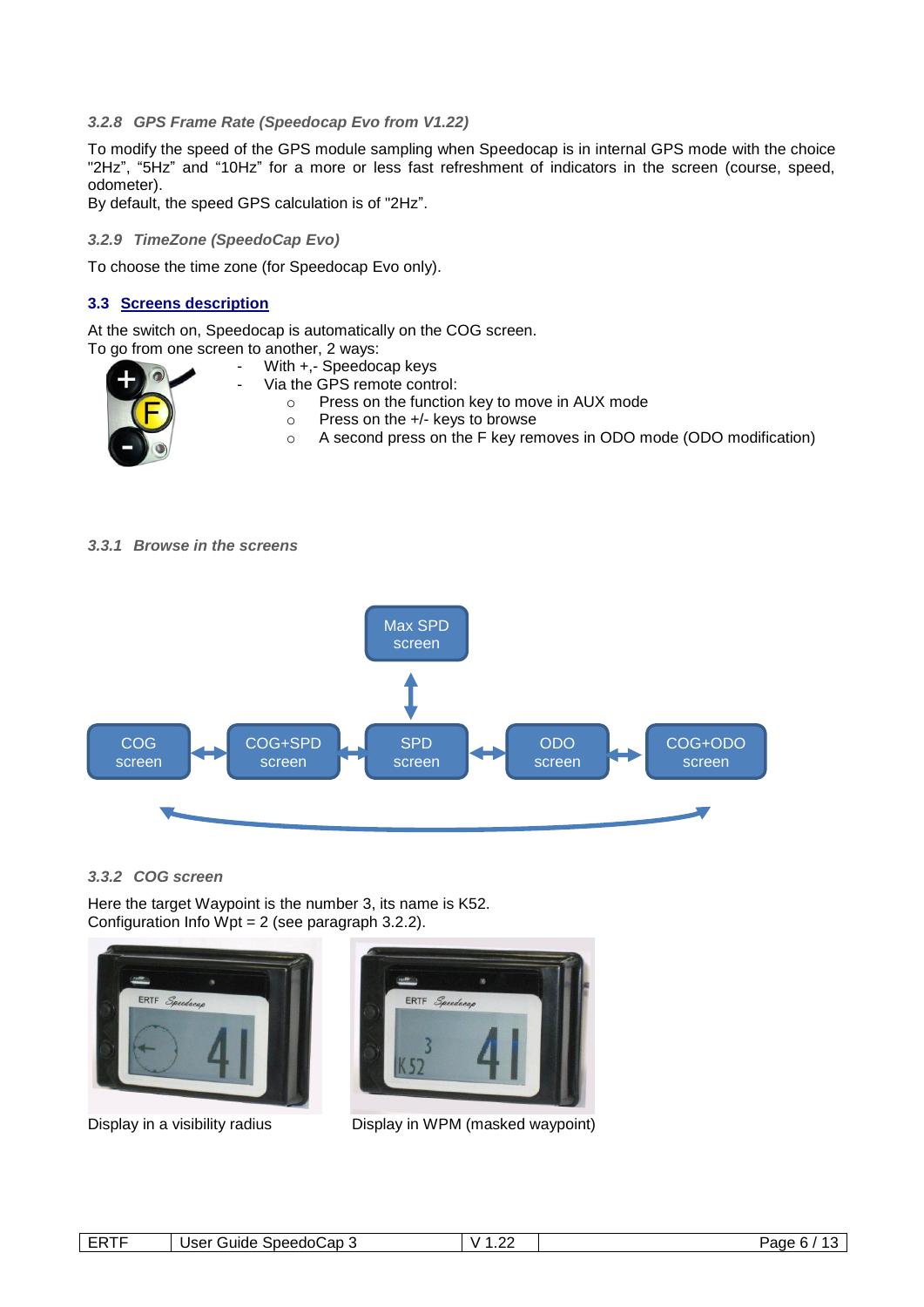#### *3.3.3 COG+SPD screen*

Here the target Waypoint is the number 3, its name is K52. Configuration Info Wpt = 2 (see paragraph 3.2.2).





Display in a visibility radius Display in WPM (masked waypoint)



Here the target Waypoint is the number 3, its name is K52. Configuration Info Wpt = 2 (see paragraph 3.2.2).



#### *3.3.5 ODO screen*



#### *3.3.6 COG+ODO screen*

Here the target Waypoint is the number 3, its name is K52. Configuration Info Wpt = 2 (see paragraph 3.2.2).





Display in a visibility radius Display in WPM (masked waypoint)

### **3.4 ODO adjustment**

When the GPS process to an ODO adjustment on a Waypoint, besides indicates it on the GPS with the message « ADJUST OK », the green Speedocap LED blinks a few seconds.

| ----<br>-- | SpeedoCap<br>lear<br>aune.<br>ייספי | . | age<br>. . |
|------------|-------------------------------------|---|------------|
|            |                                     |   |            |



Display in a visibility radius **Display in WPM** (masked waypoint)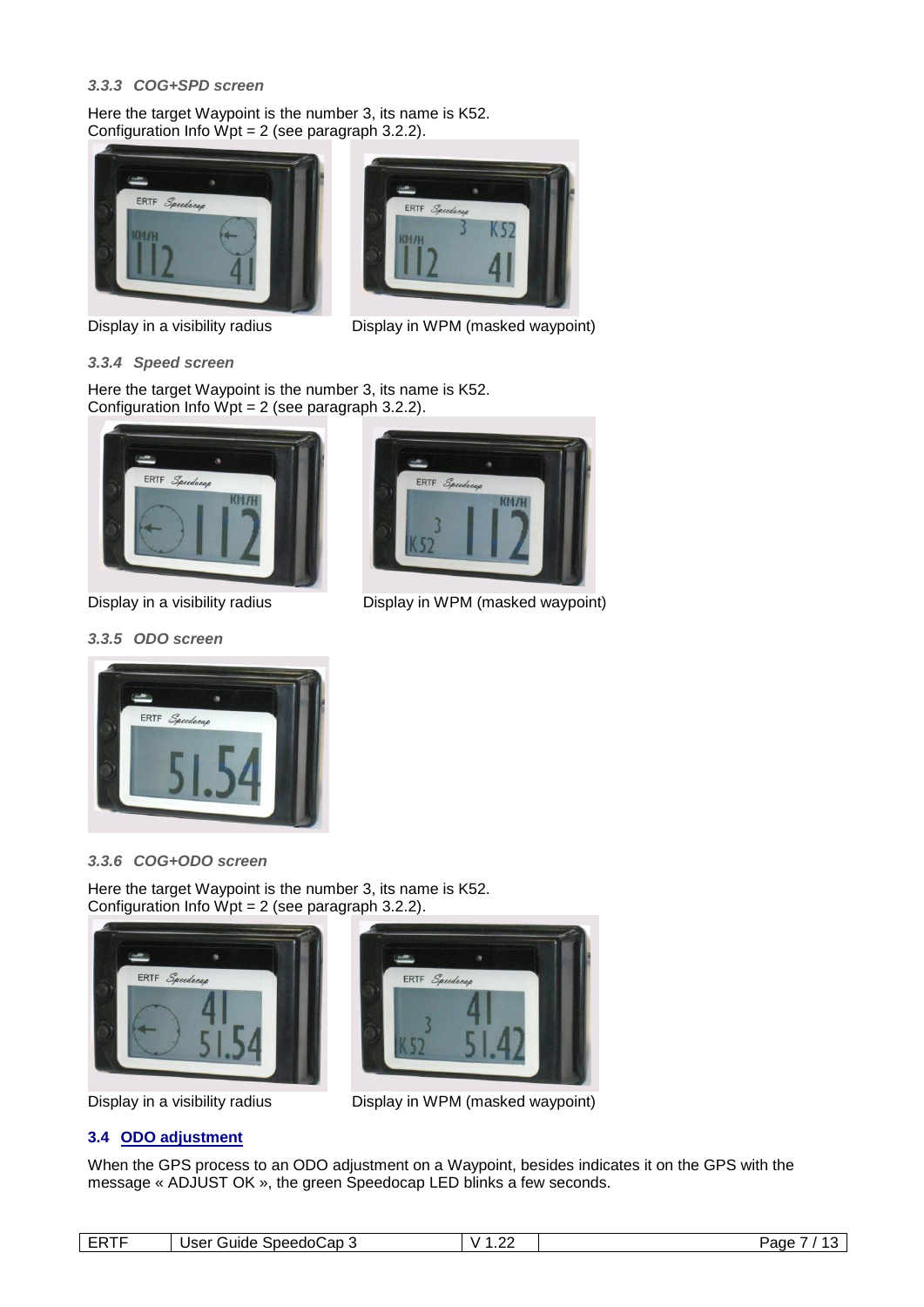#### **3.5 Warning speed zones**

Speedocap signals the speed limitation zones the same way as the GPS.

#### *3.5.1 In the DZ entry*

SpeedoCap signals your entry in a DZ displaying alternately the screen chosen and the warning DZ entry screen.



Warning DZ entry screen

#### *3.5.2 In the slowing down zone*



*3.5.3 When the limit is active*



Here the red le dis active because the driver is over the limit defined by the Speedox function. If the lamp is connected, it will also be on.

| ----<br>__ | SpeedoCap 3<br>Jser<br>Guide | ~~<br>. | Page |
|------------|------------------------------|---------|------|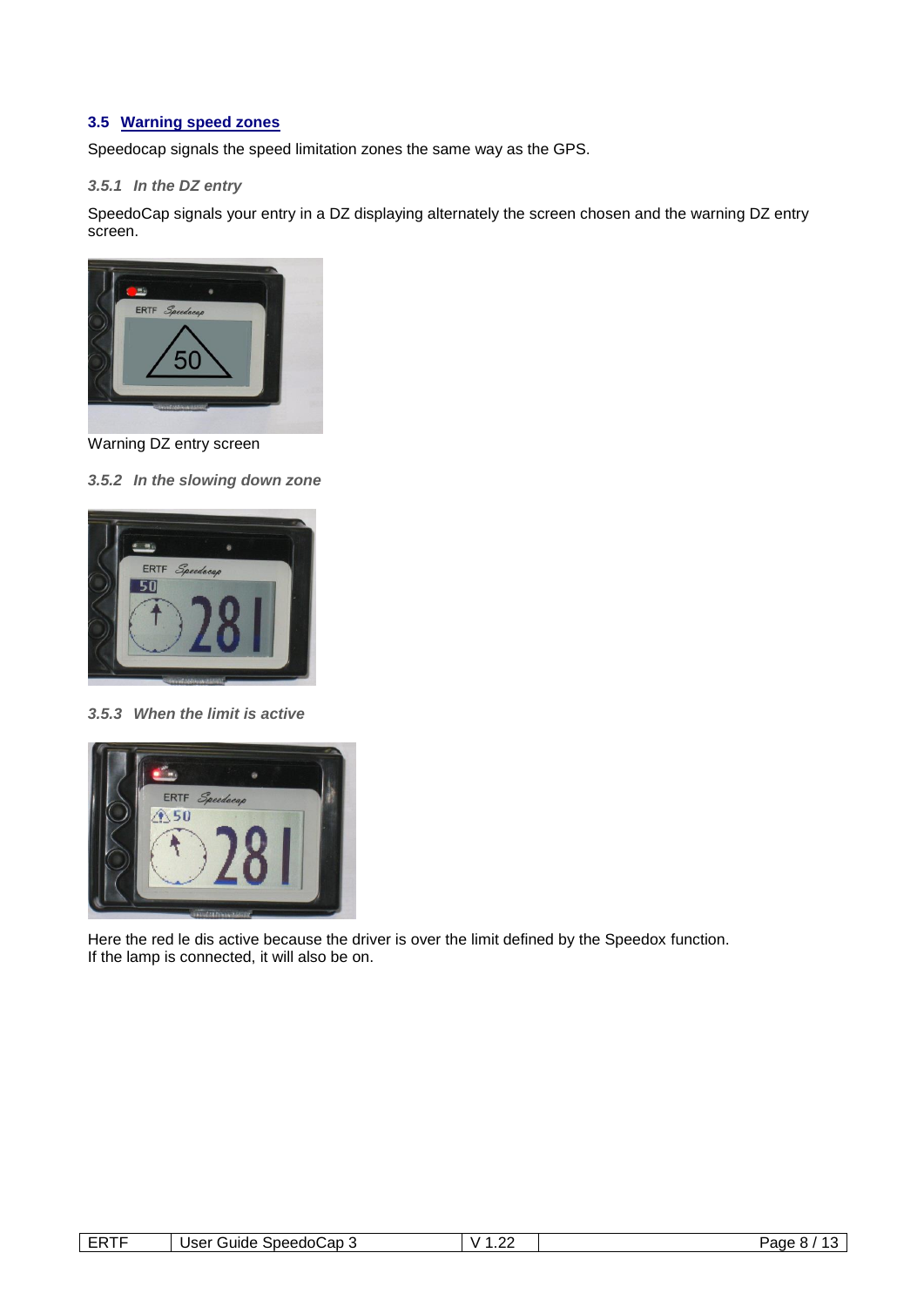#### **3.6 Speedox function**

Speedox function is a GPS Unik2 function. It shows to the competitor where he is compared with an existing speed limit.

Reminder for a typical limit of **50 km/h**

|                      | <b>SECURITE Mode</b>    |                      | <b>PERFORMANCE Mode</b> | <b>STOP Mode</b> |
|----------------------|-------------------------|----------------------|-------------------------|------------------|
| 2 beep per second    | <b>Continuous sound</b> | beep per minute      | <b>Continuous sound</b> | No sound signal  |
| from the speed limit | from the speed limit    | from the speed limit | from the speed limit    |                  |
| – 5 km/h             | $-3$ km/h               | – 4 km/h             | – 2 km/h                |                  |

For more information on Speedox function, see the GPS Unik2 manual.

Speedocap collects the Speedox function of the GPS and adds a visual signal to the GPS sound signal. The visual signal is made by a red led integrated into the Speedocap and the optional external lamp which works in synchronization with the GPS.

#### **3.7 Max Speed**

Max speed screen records the maximal speed done from the last Speedocap switch on. A long press on the – key resets it.



| -----<br>.<br>-- | `SpeedoCap 5<br>User<br>Guide | . | Page<br>-<br>$\cdot$ |
|------------------|-------------------------------|---|----------------------|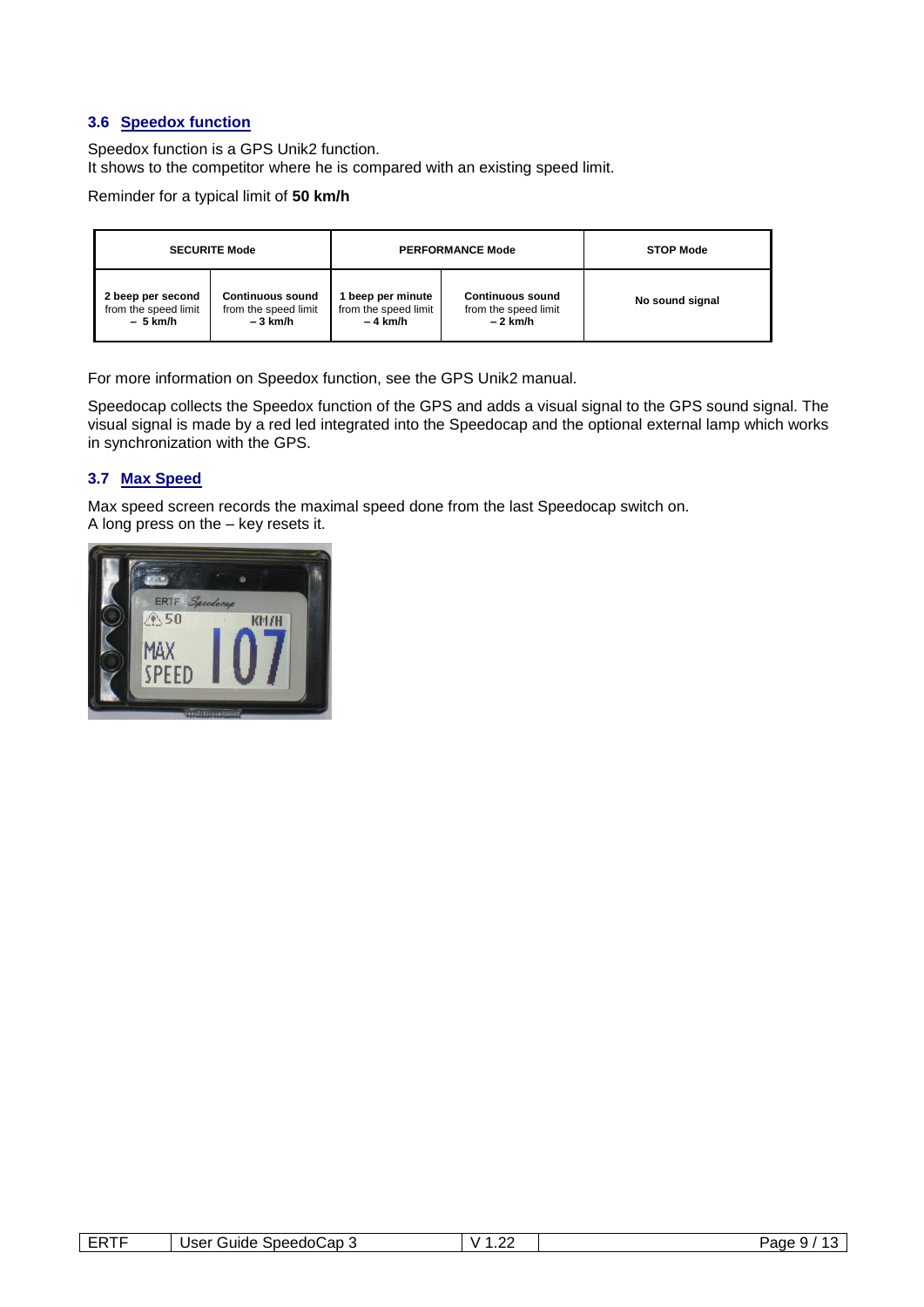# **4. SPECIFICITIES OF SPEEDOCAP EVO**

Thanks to its GPS chip integrated, the Speedocap Evo make possible to have the basic functions even when we are not connected to GPS Unik2.

Two screens are added: TIME and Chrono



Information linked to the GPS is not displayed anymore.

- It is:
	- Waypoint name
	- Waypoint number
	- Compass
	- Speed limits
	- Automatically ODO adjustment

#### **4.1 Browse**

Programming and basic functions are accessible from the 2 Speedocap buttons but it is really recommended to use the remote control.

Speedocap Evo is delivered with a remote control connector to plug the GPS remote control without making a modification on the wiring.

#### *4.1.1 Browse from the keyboard*

Keyboard is used as when Speedocap is connected to GPS. Situation for the screens TIME and CHRONO which do not appear when Speedocap is connected to GPS

| Action on<br>keyboard | On Time screen      | On Chrono screen                         |
|-----------------------|---------------------|------------------------------------------|
| '+' short             | Next nav screen     | Next nav screen                          |
| '-' short             | Previous nav screen | Previous nav screen                      |
| '+' long              | Nothing             | Chrono on/off                            |
| '-' long              | Go to Chrono screen | Go to Time screen if Chrono is 0 and off |
| '-' long              | Nothing             | Chrono reset (if chrono is not on)       |

| -----<br>. . | .<br>`on.<br>ుpeedo⊆<br>$_{\rm ICA}$<br>зике<br>∴udu<br>ההנ<br>. . | ~~<br>. | $\sim$<br>aue<br>. . |
|--------------|--------------------------------------------------------------------|---------|----------------------|
|--------------|--------------------------------------------------------------------|---------|----------------------|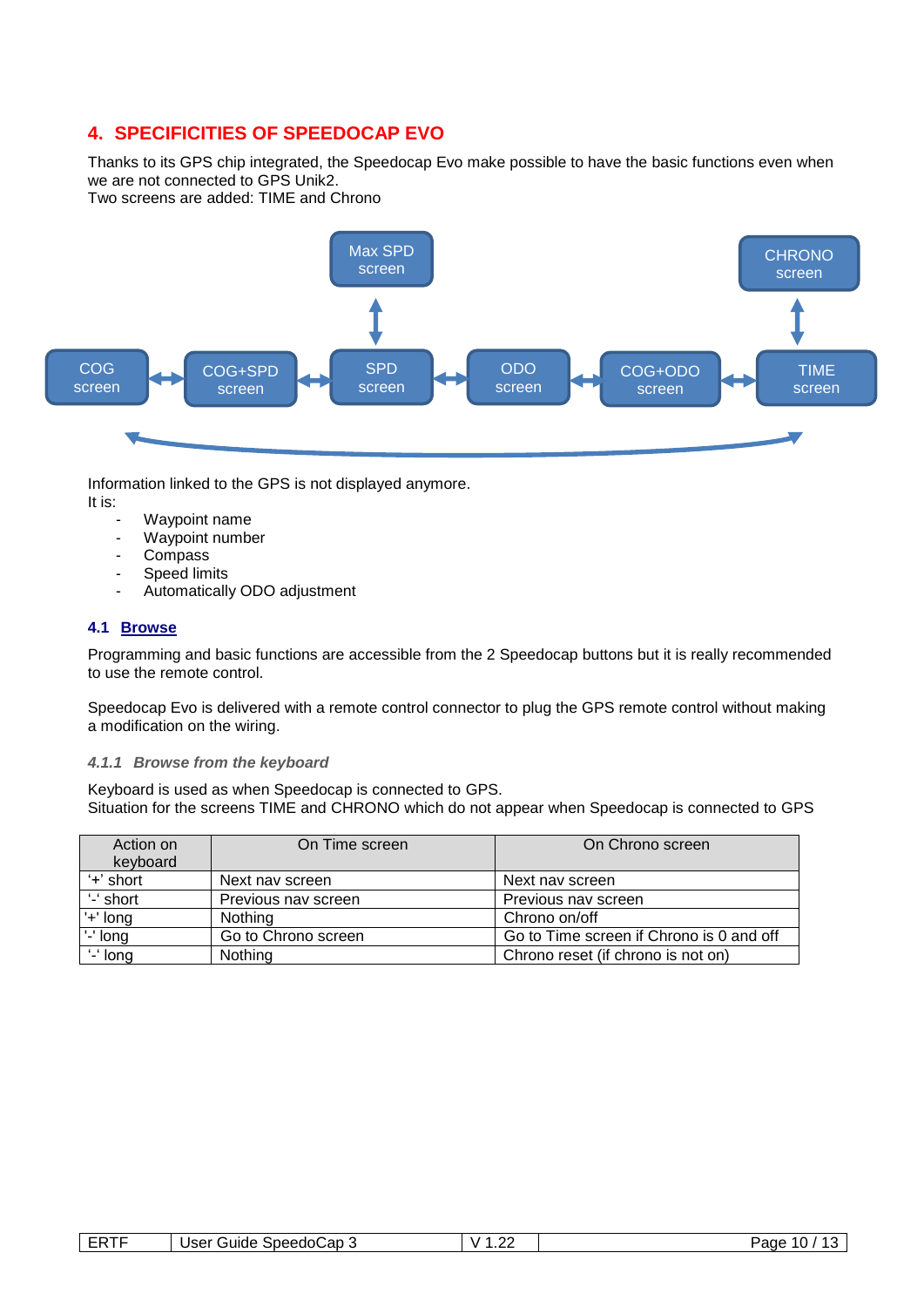

Press on the F key make browse between the screens. The + and – keys are used for the ODO correction:

- A short press on '+' adds 100m to ODO
- A continuous press on '+' adds ODO continuously
- A short press on '-' removes 100m from ODO
- A continuous press on '-' removes ODO continuously
- **A long press on F reset ODO to 0**

In SPEED screen a long press on '+' goes to MAX SPEED screen (as with keyboard) In MAX SPEED screen a long press on '-' reset MAX SPEED to 0 (as with keyboard)

In TIME screen, remote control works like below:

| Action on remote<br>control | On Time screen      | On Chrono screen                   |
|-----------------------------|---------------------|------------------------------------|
| 'F' long                    | Go to Chrono screen | Go to Time screen                  |
| 'F' short                   | Next nav screen     | Next nav screen                    |
| $-$ long                    | Nothing             | Chrono reset (if chrono is not on) |
| $+$ 'short                  | Nothing             | Chrono on/off                      |

#### **4.2 Time Chrono screen**

When Chrono is working, the green LED is on even if you are not in the Chrono screen.



| . . | $\cdot$<br>speedo.<br>. suite .<br>uau J<br>_ | . | $\sim$<br>aoe |
|-----|-----------------------------------------------|---|---------------|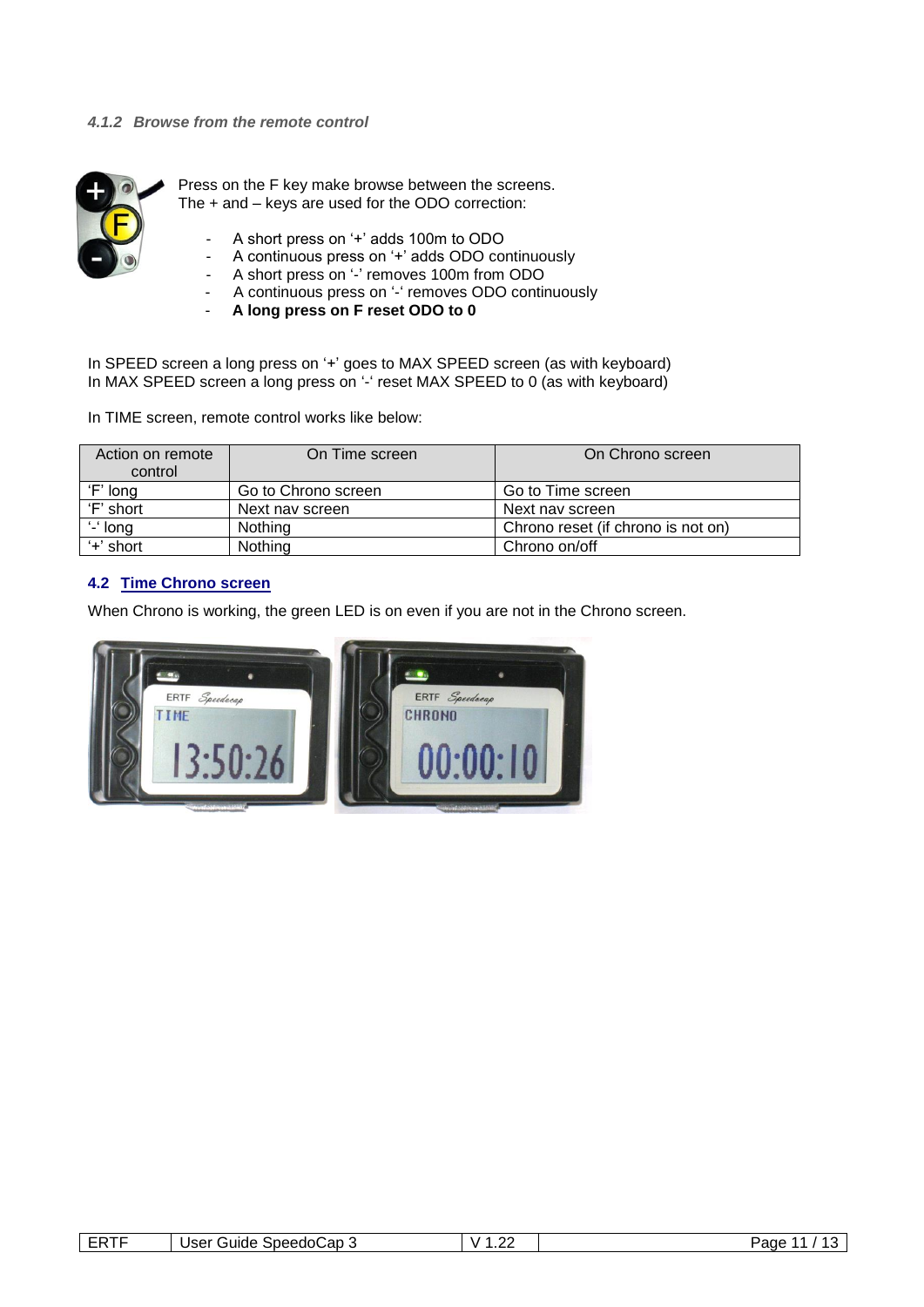#### **4.3 Connections**

Speedocap Evo is provided with 2 adaptation cables:

- 1 cable for power supply to connect on your GPS Unik 2 power supply cable and your repeater connection cable.



- 1 cable for the remote control to connect on your remote control.



| ----<br>. . | .<br>∴ap∴<br>Speedol<br>אוו<br>$_{\rm ICA}$<br>ouide<br>ບວ⊏ເ | - 2 | ^^<br>. | $\sim$<br>aqe |
|-------------|--------------------------------------------------------------|-----|---------|---------------|